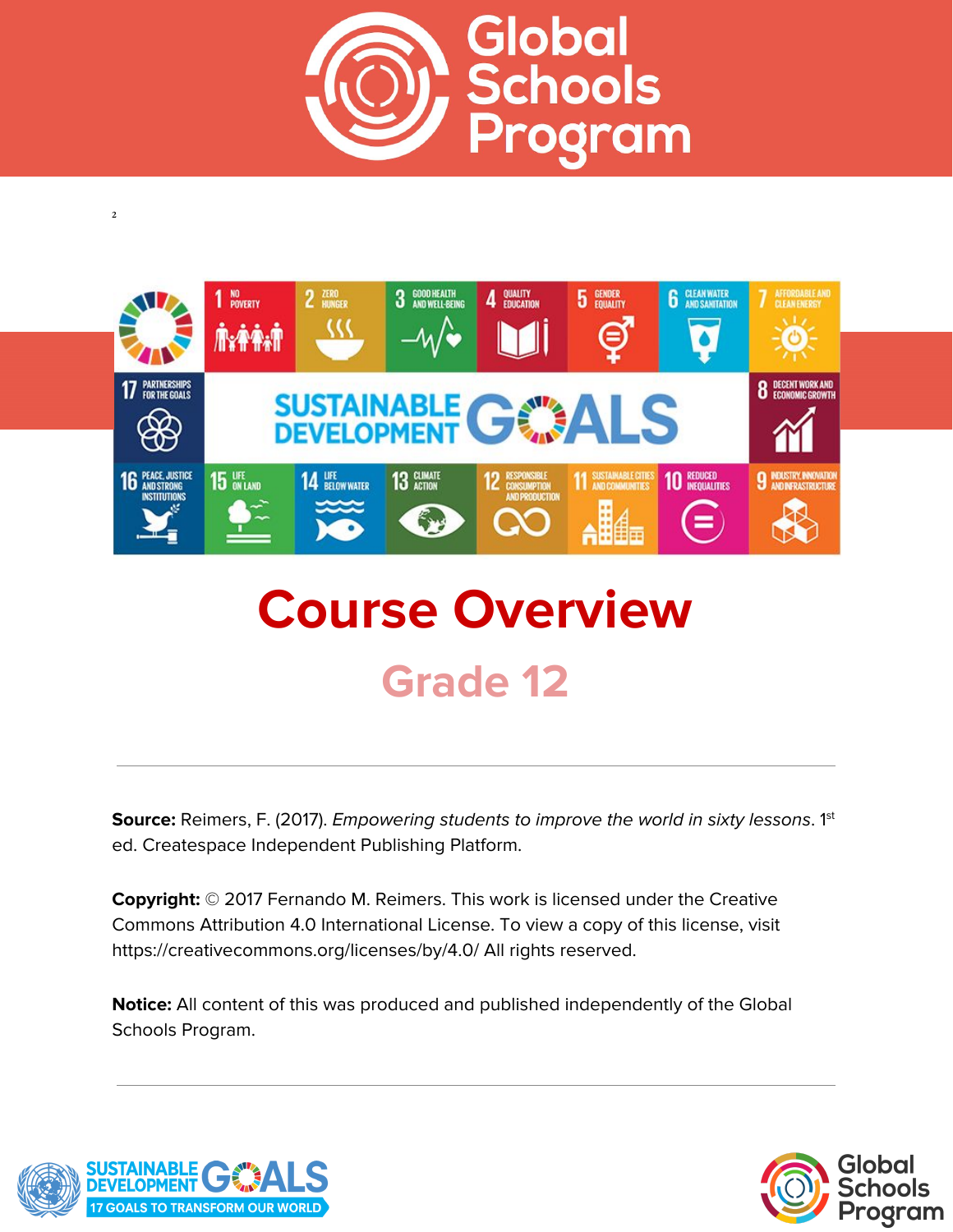

#### **Overview**

## **Learning Goal**

In Grade 12, students will focus on how they can apply all the knowledge they have gained over the past twelve years when they are no longer students. They will explore opportunities for affecting positive change in their careers, service, and everyday lives, and will leave inspired to continue working to better the world.

| Lesson Scaffold                                                                                                                                                    |                                                                      |
|--------------------------------------------------------------------------------------------------------------------------------------------------------------------|----------------------------------------------------------------------|
| Lesson 1                                                                                                                                                           | The Role of Service                                                  |
| Lesson 2                                                                                                                                                           | Careers: What is my Place in the World?                              |
| Lesson 3                                                                                                                                                           | The Role of Institutions in Modern Society                           |
| Lesson 4                                                                                                                                                           | Take, Make, Waste: A Sustainable Economic Paradigm                   |
| Lesson 5                                                                                                                                                           | Doing Good: Catalyzing Local Impact to Make the World a Better Place |
| <b>Learning Objectives</b>                                                                                                                                         |                                                                      |
| Students will formulate plans for after they finish high school.<br>$\bullet$<br>Students will think critically about how they can apply all the lessons they have |                                                                      |

- learned once they have left school
- Students will be inspired to continue creating positive change as adults.



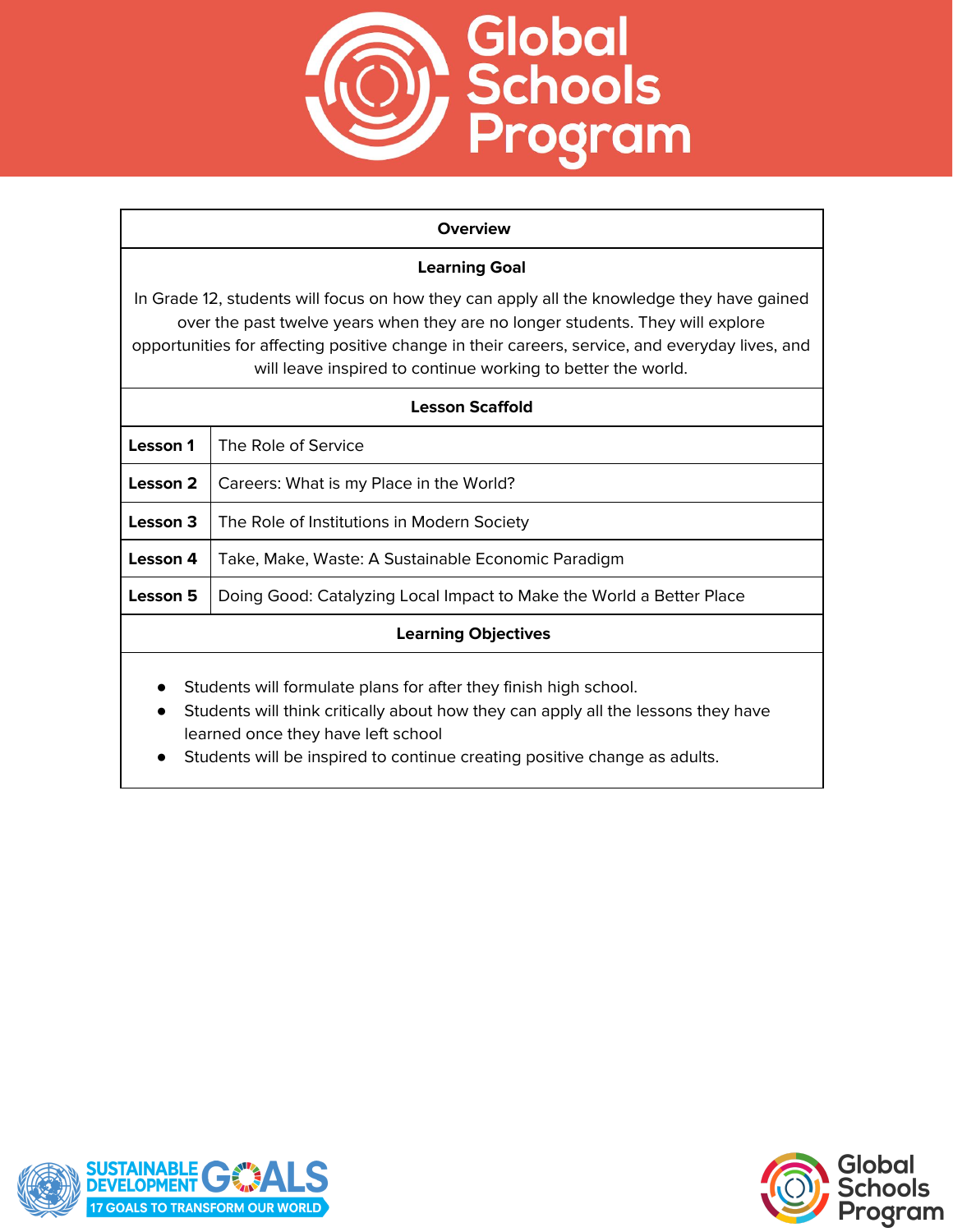

"The Role of Service"

**Time Frame:** 60 minutes **Subjects:** Social Studies, Language Arts **Standards:** No Poverty (SDG 1); Reduced Inequalities (SDG 10); Partnerships for the Goals (SDG 17)

**Designed by:** Somoh Supharukchinda, Alexandra Ball, Deaweh Benson, Heer Shaikh, Nicolás Riveros

**Summary and Rationale:** In this lesson, students will consider the role that service plays in improving people's lives and the planet. They will be introduced to selected examples of service and explore tools used in conducting a needs assessment and developing a response to the need. Students will make a case for a recipient to receive an Exemplary Service Award and present their recommendations. Examples in this lesson are selected nominees from CNN Heroes, but teachers may use a different source that reflects individuals from their own contexts.

#### **Instructional Goals:**

- Introduce students to tools for conducting a needs assessment and developing a program or project to respond to these needs.
- Encourage/inspire student advocacy and agency in serving their communities.
- Provide an opportunity to practice presentation and persuasion skills.

#### **Understanding Goals:**

- Individuals have personal agency in improving their communities and world through service activities/projects.
- Effective service addresses a community need, using strategic tools to develop an appropriate response and measure impact.

#### **Essential Questions:**

- What are examples of ways in which an individual can serve their community?
- What tools are useful in developing a service activity or project?
- How will I know if my service activity or project is improving lives?
- How can I strengthen my community and world through service?

#### **Learning Standards:**

● **Ethical and Intercultural Orientation (Feeling):** Learn how to be a good person



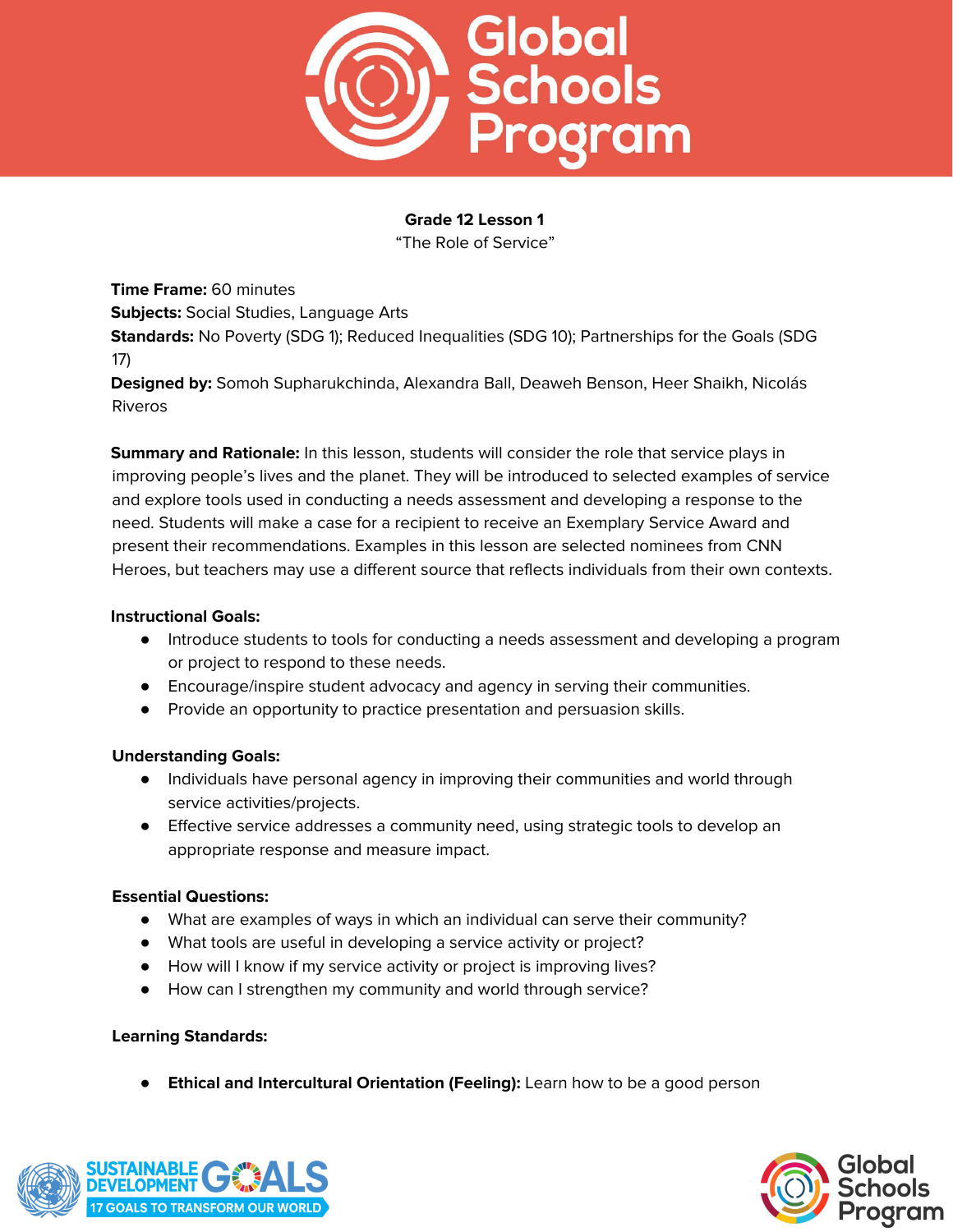

## **● Knowledge and Skills (Thinking):**

- Apply knowledge across subjects, thus demonstrating a deeper understanding of content.
- Acquire skills in economics/financial relations, science, technology, data analysis, and health that will allow students to address real-world issues.
- Analyze and research solutions to problems such as water, energy, and food from the perspectives of different roles, such as consumers, businesses, scientists, policymakers, researchers, retailers, media, and development cooperation agencies, among others.

# **● Agency and Empowerment (Acting):**

- Students will acquire a pragmatic set of skills that instills them with a sense of agency.
- Students should orient their future career goals toward placing value on the ethical foundations they have learned.
- Students will learn self-efficacy and balance skills of independence/autonomy and teamwork.
- Students will be empowered to create change post-graduation from school.

#### **Student Learning Objectives (Students will be able to):**

- Identify examples of service activities and projects.
- Use strategic tools to understand a community's needs and develop a service activity or project.
- Make a persuasive case for why a service activity or project improves their community/world
- Articulate their personal commitment to improving their communities through service.

**Assessment:** Assign students to write a persuasive essay as homework. The essay should argue in favor of one of the nominees, using the tools of the class to explain why they selected the individual they did for the Exemplary Service Award. The teacher can share the top three nominees and an accompanying synopsis of arguments in a subsequent class.

#### **Sequence of Activities:**

- **● Introduce the Lesson and Identify Community Problems (5 minutes):**
	- Explain to class that this lesson will focus on identifying problems, potential solutions, and tools to identify both of these components.
	- Share an example problem (e.g. the local playground is littered). Ask students for examples of other issues/problems that they've observed in their communities.



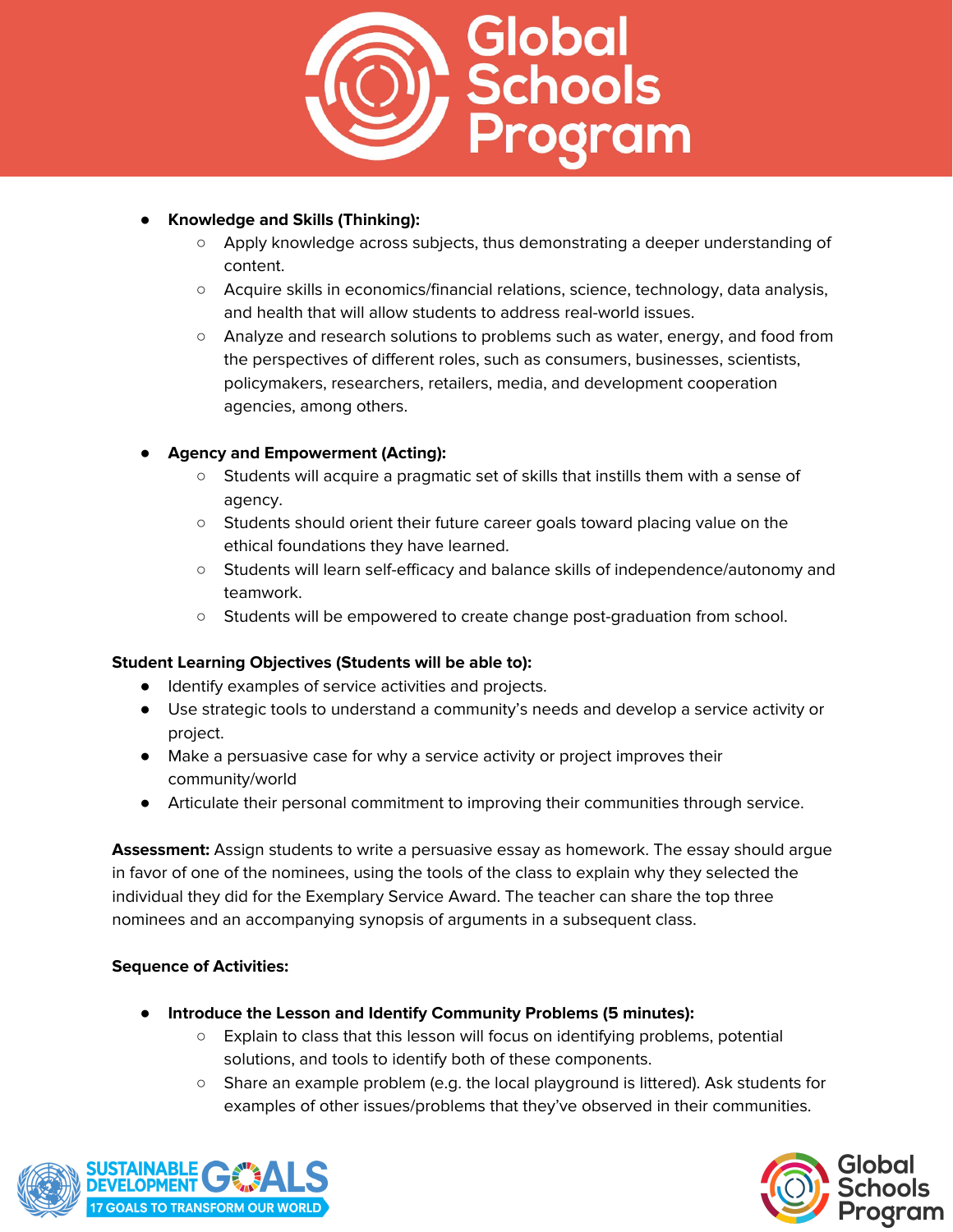

○ Share an example solution (e.g. a local volunteer clean-up program). Ask students for some ideas of how they might address the problems they identified.

#### **● Overview of Needs Assessment Tools (10 minutes):**

- Give brief lecture on examples of tools that social scientists use to understand community needs and develop solutions.
- Provide examples such as a needs assessment, logic model, or theory of change.
- Walk students through the application of one of these tools to one of the examples that you or students identified as a problem.

## **● Introduce Main Activity (5 minutes):**

- Share with students that many people have dedicated a portion of their lives to addressing these types of community problems through service activities and projects. Today they will learn about some of these individuals through the stories told on "CNN Heroes," which recognizes selected individuals through an annual awards ceremony.
- Break students into small groups and assign them to a "CNN Heroes" nominee.
- Instruct students to:
	- View a video clip and any accompanying information on their assigned nominee. This may include additional online research.
	- Using the tools from class:
		- Identify the problem that the individual was seeking to address.
		- Identify the solution that the individual pursued.
		- Identify the results of the service initiative/project.
		- Prepare a 3-minute presentation on why their nominee deserves the CNN Heroes Award.
		- Preview the homework assignment to encourage students to take notes during the presentation.
- **Preparation (25 minutes):** Groups view videos of their nominee, conduct research, and prepare for their presentations.
- **Presentation (15 minutes):** Groups present their nominees to the class.

#### **Resources for Students:**

● CNN Heroes: <http://tiny.cc/G12L1R1>

#### **Resources for Teachers:**

**●** Planning a Needs Assessment (p. 5 onward): <http://tiny.cc/G12L1R2>



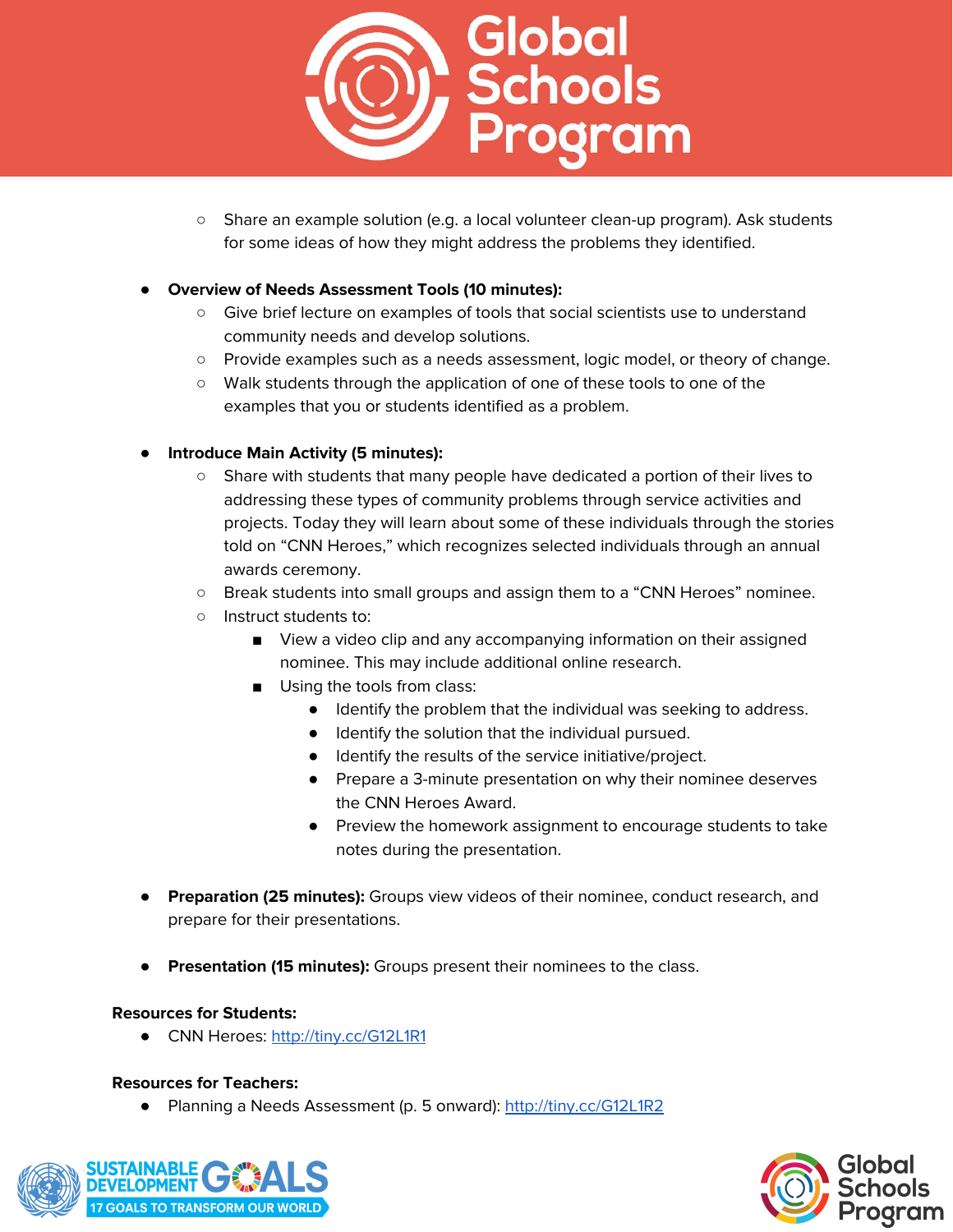

- **●** Kellogg Foundation Logic Model Guide: <http://tiny.cc/G12L1R3>
- **●** Center for Theory of Change: <http://tiny.cc/G12L1R4>
- **●** A Practical Tool for Action, Theory of Change: <http://tiny.cc/G12L1R5>



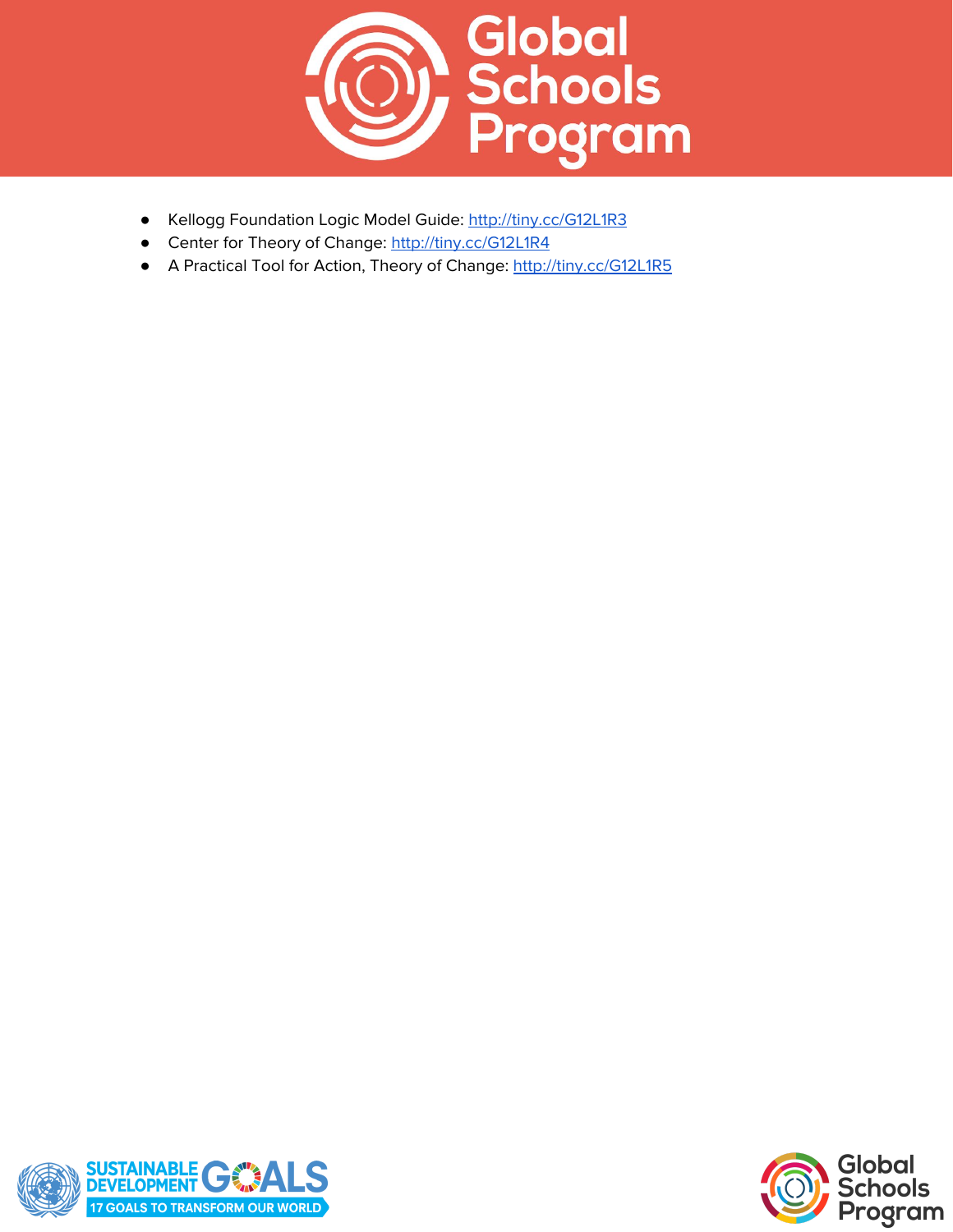

"Careers: What is my Place in the World?"

**Time Frame:** 60 minutes **Subjects:** Social Studies, Communications, Creative Writing **Standards:** Decent Work and Economic Growth (SDG 8); Industry, Innovation, and Infrastructure (SDG 9) **Designed by:** Abimbola Adetunji

#### **Summary and Rationale:**

- Students often times either self-censor their future possibilities or are not actively involved in deciding their career paths. This lesson seeks to help graduating students consider possible future careers and how these careers might impact their immediate and global environment.
- In this lesson, students will consider their likes, dislikes, interests and passions and how these might be infused into different occupations. The aim is that this lesson will help students explore careers and the agency they possess to change the world.
- Students will present career options explaining why they have chosen to explore this career, its impact on their lives and on the world around them, and this career in a global context, as well as what additional skills they will require to be effective in this chosen career path.

#### **Instructional Goals:**

- To facilitate self-reflection among students and create a foundation to help students define their life purpose.
- To encourage their agency to shape the world.
- To provide an opportunity to practice research and writing skills.

#### **Understanding Goals:**

- There are many careers in the world that require different skills, and there is a career for me.
- It is my duty to shape the world positively, and I can define how I want to do this.
- I don't have to choose between a great career and my passion/interests; I can have both and be happy.
- These are the next steps I need to make to succeed in my chosen career.
- This is how I can impact the world.

#### **Essential Questions:**

● What do I like/dislike?



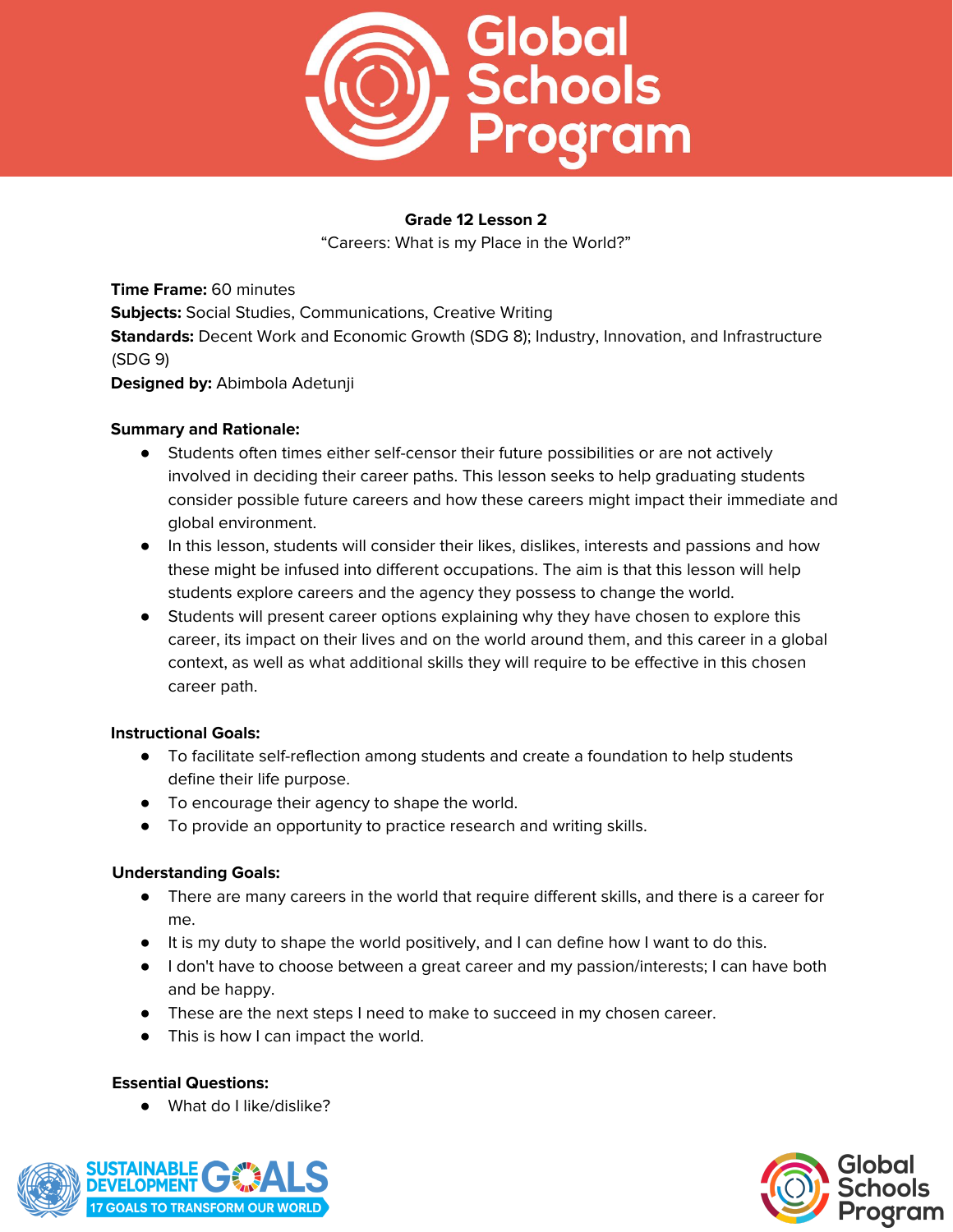

- What bothers me the most about my world? Why?
- What would my ideal world look like?
- Which of the SDGs play a role in this ideal world? How?
- What role would I play in this ideal world?
- What are my favorite school subjects? Why?
- What are my hobbies?
- What careers incorporate my favorite subjects and the things I like?
- If I want to have this career, what skills will I need?
- How can I achieve this goal?
- How will it change my life, my immediate environment, and the world?
- What can I start to do now?

# **Learning Standards:**

- **● Ethical and Intercultural Orientation (Feeling):**
	- Recognize and appreciate the interdependence of all people, living things, and the planet.
	- Understand the rights of all humans to lead happy, healthy, and productive lives, regardless of gender, age, disability, etc.
	- Express self through arts (including philosophical expression).
- **● Knowledge and Skills (Thinking):**
	- Question the existing power structures and be aware of their place within a specific world context.
	- Understand one's own identity and roots, others' identities and roots, how cultures shape identities, and where one is situated in space and time
	- Demonstrate awareness of actions and responsibilities in an interconnected context.
	- Apply knowledge across subjects, thus demonstrating a deeper understanding of content.
	- Understand the elements of trust and collaboration, decent and gainful employment, and the importance of making and sustaining relationships both locally and globally.
	- Be aware of the well-being of the self and society (physical, mental, spiritual, etc.)
	- Acquire skills in economics/financial relations, science, technology, data analysis, and health that will allow students to address real world issues.
	- Analyze and research solutions to problems from the perspectives of different roles, such as consumers, businesses, scientists, policymakers, researchers, retailers, media, and development cooperation agencies, among others.



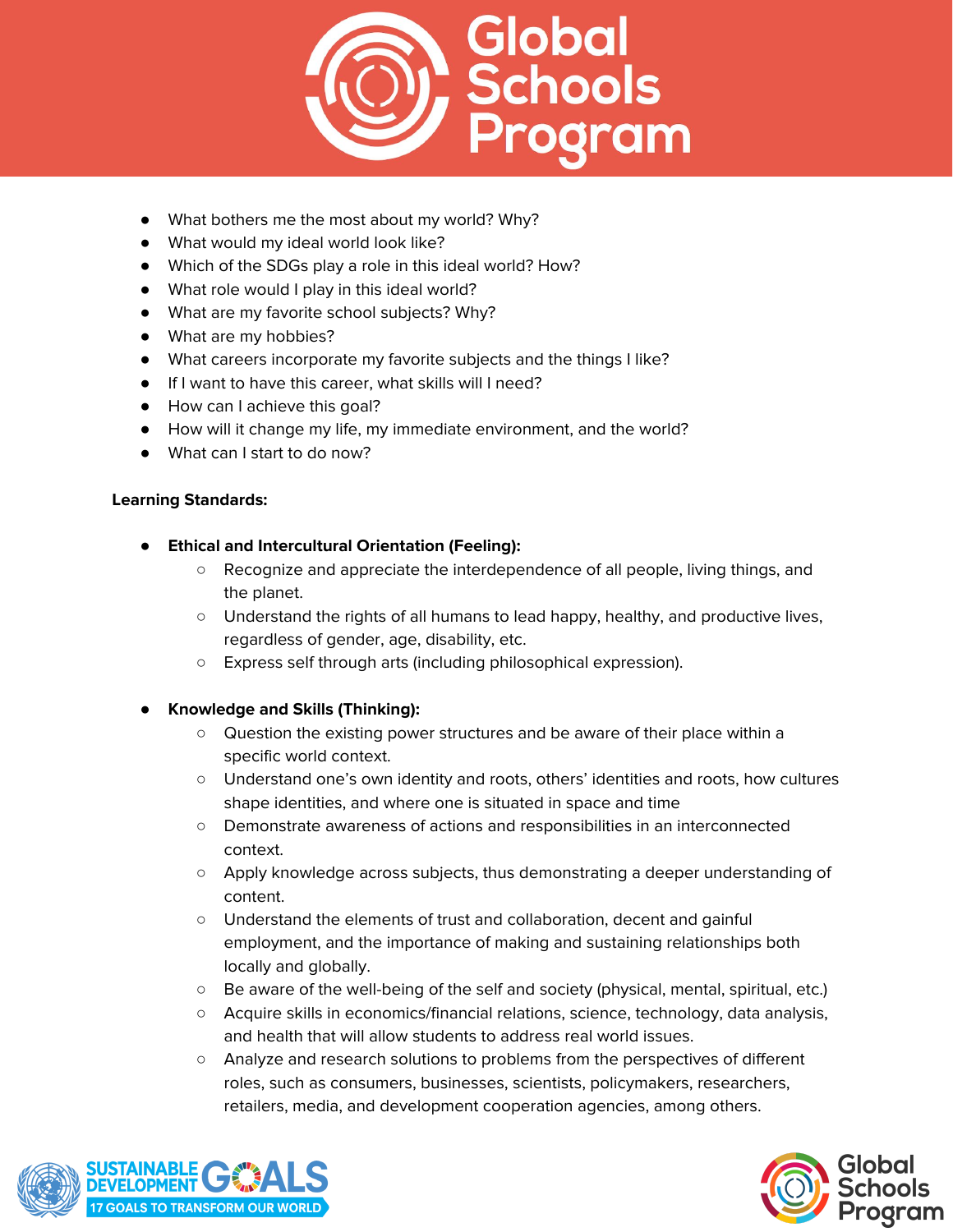

# **● Agency and Empowerment (Acting):**

- Students should orient their future career goals toward placing value on the ethical foundations they have learned.
- Students should have the agency to:
	- Act with resilience and a sense of possibility.
	- Recognize and challenge injustice.
	- Commit to overcoming adversity.
	- Plan and carry out an activism project of choice.
- Students should gain innovative thinking skills and the belief that improvements can be made through a growth mindset.
- Students should feel empowered to create change.

## **Student Learning Objectives (Students will be able to understand):**

- The different career options available on a global scale.
- Their own underlying interests and where these intersect with obtainable careers.
- That they possess the agency to impact the world.
- That a future career can be joyful even with the responsibilities.
- How to create an action plan.

#### **Assessment:**

- Students will write a 1500-word Statement of Purpose that answers all of the essential questions and explains the resources they will require.
- Essay should be graded on a 5-point scale for specificity based on the following criteria:
	- Clearness of argument and thoughtfulness;
	- Innovation in proposed impact;
	- Use of examples and analogies to support argument;
	- Action plan.

#### **Sequence of Activities:**

- **● Introduction (5 minutes):**
	- Teacher asks a few students for their own definition of a career.
	- Following this, teacher explains the difference between a career and a job.
		- Career: an occupation undertaken for a significant period of a person's life and with opportunities for progress; the pursuit of a lifelong ambition or the general course of progression towards lifelong goals.
		- Job: an activity through which an individual can earn money. It is a regular activity in exchange of payment.



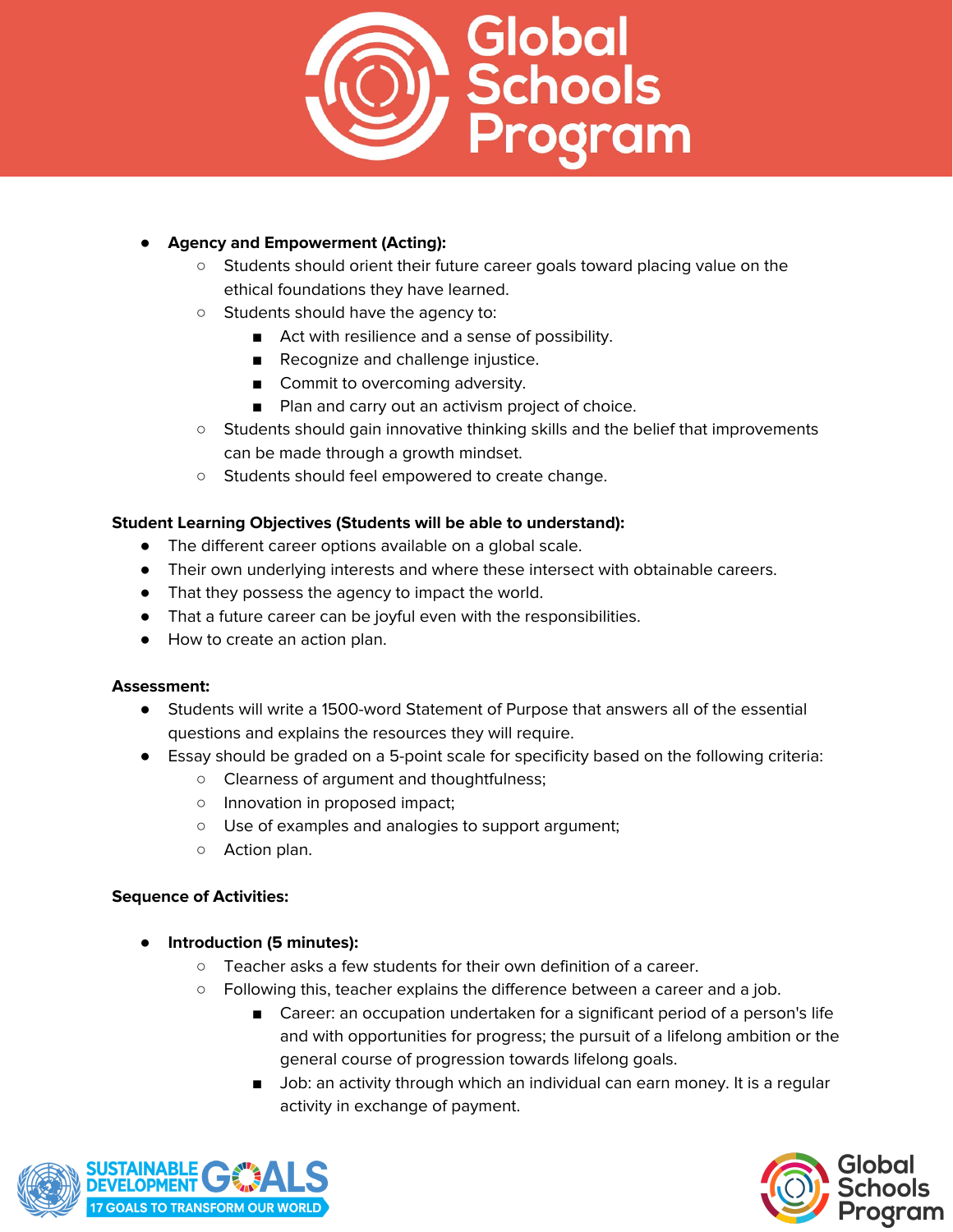

● **Class Discussion (5 minutes):** Teacher asks students to discuss work activities they know and classify these into jobs and careers within small groups for 2 minutes and as a class for 3 minutes.

## **● Teacher Shares (10 minutes):**

- Explains their own career journey to becoming a teacher, highlighting the interests, vision, and steps taken to achieve this goal.
- Explains challenges they encountered and highlights their ability to overcome challenges.
- Defines how this career has impacted their life, immediate community, and global community, tying these back to any applicable SDGs.

## **● Self-Reflection (10 minutes):**

- Teacher writes the essential questions on the board and asks students to self-reflect and answer these questions.
- Teacher collects notes.

## **● Teacher Leads Discussion on Student Notes (10 minutes):**

- Facilitate conversation on what questions were easy/difficult to answer and why.
- Ask students to think of a difficult situation or problem they have experienced and what knowledge or skills helped to solve this.
- Invite a willing student to share.
- **● Teacher Leads Discussion on "My Ideal World" (10 minutes):**
	- Facilitate conversation on characteristics of an ideal world juxtaposing these ideals against the challenges in the real world.
	- How do the SDGs play a role in shaping this ideal world?
	- Invite a willing student to share their vision for an ideal world and their role in creating or shaping it.

# **● Conclusion and Assignment (5 minutes):**

- Teacher recaps, discussing examples that highlight agency to overcome difficult situations.
- Teacher explains "Statement of Purpose" assignment with grading rubric and expectations.

#### **Resources for Students:**

● Conduct informational interviews of 5 diverse members of your community and seek to understand their career choices.



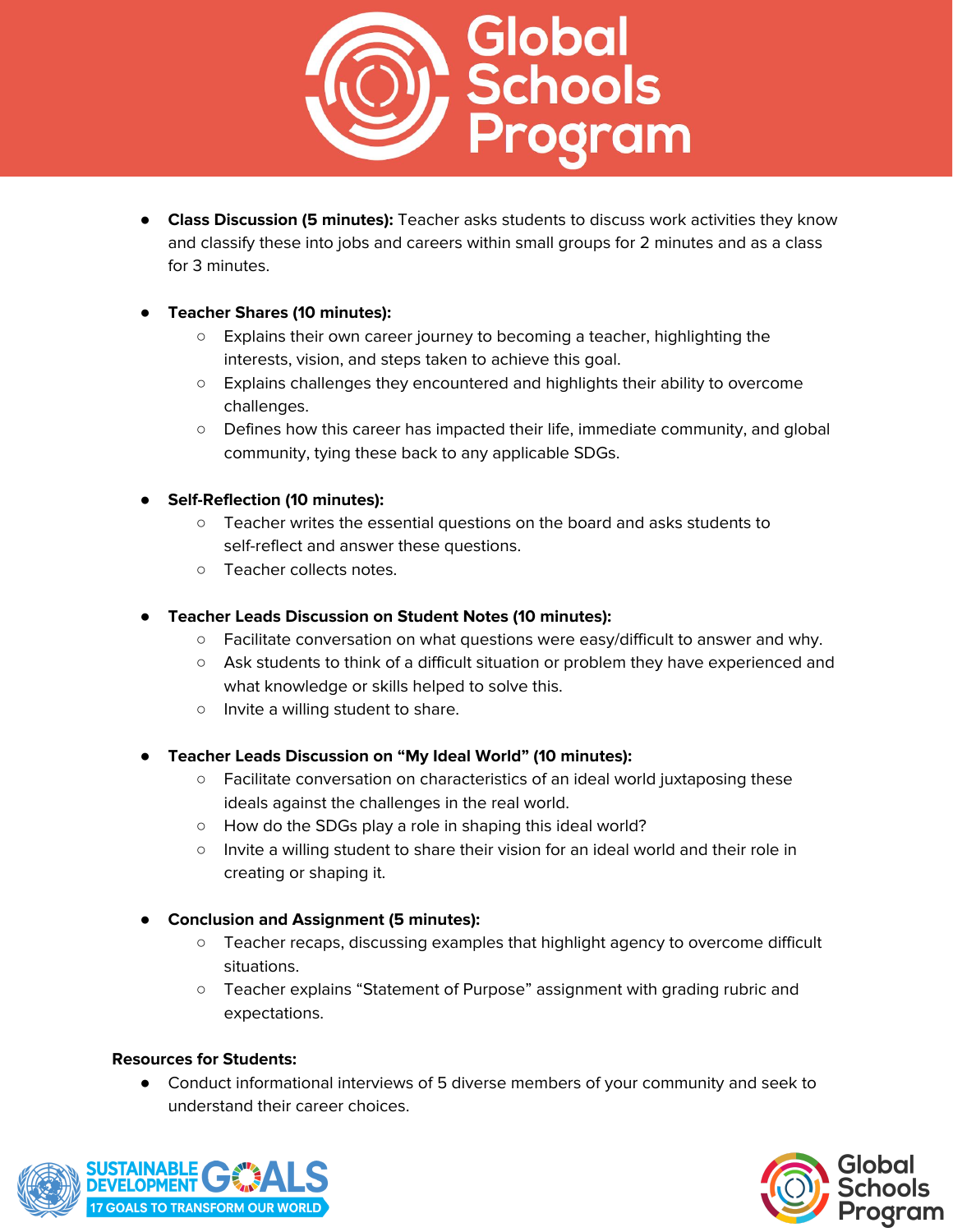

- If available, visit your school career and guidance counsellor.
- Career Test: <http://tiny.cc/G12L2R1>
- Career Outlook: <http://tiny.cc/G12L2R2>
- My Future: <http://tiny.cc/G12L2R3>

#### **Resources for Teachers:**

- Career and College Readiness: <http://tiny.cc/G12L2R4>
- Career Exploration: <http://tiny.cc/G12L2R5>
- Grade 12 Career Guidance Lesson PLans: <http://tiny.cc/G12L2R6>
- 4 Fun Career-Planning Activities for Secondary Students: <http://tiny.cc/G12L2R7>
- Career and Academic Connections: http://tiny.cc/G12L2R8



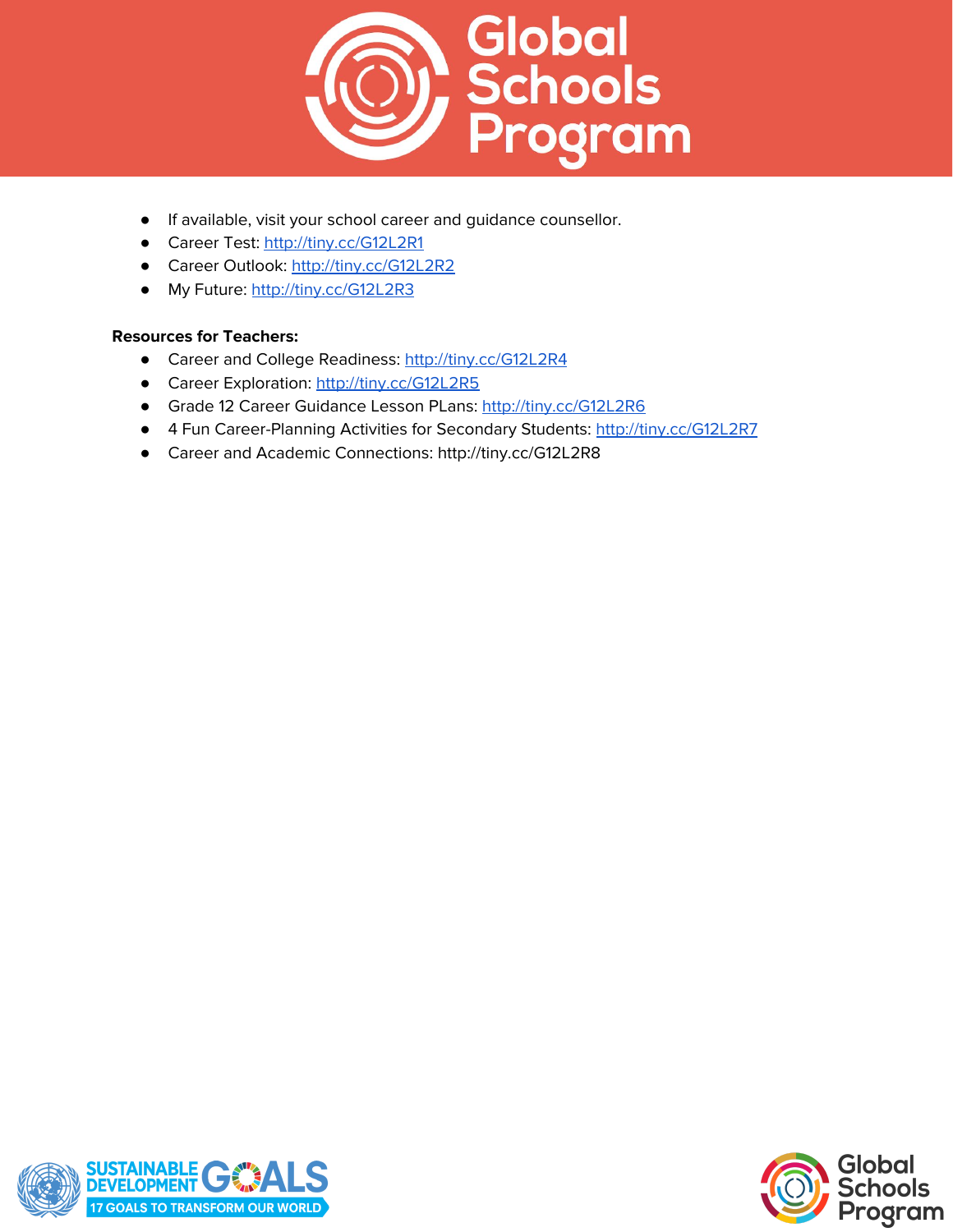

"The Role of Institutions in Modern Society"

**Time Frame:** 45 minutes **Subjects:** History, Government and Politics **Standards:** Reduced Inequalities (SDG 10); Peace, Justice, and Strong Institutions (SDG 16) **Designed by:** Deaweh Benson, Alexandra Ball, Somoh Supharukchinda, Heer Shaikh, Nicolás Riveros

**Summary and Rationale:** In this lesson, students will consider the role that institutions play in effecting societal change and affecting individual lives. In this sample, the institution the students will learn about is the national government; however, this lesson can be adjusted to address any other institution (financial institutions, universities, local or state governments, private enterprises, etc.).

**Instructional Goal:** To use examples from history to facilitate discussions of how individuals relate to institutions and how institutions shape societies.

# **Understanding Goals:**

- Institutions operate with autonomy, with their own values and interest, and have a real impact on the lives of individuals.
- As a citizen, it is my duty to be aware of the factors that might influence institutional responses to changing social circumstances, and to understand my personal capacity to effect change.

**Essential Question:** How do institutions respond to changing societal circumstances and affect the lives of individuals?

# **Learning Standards:**

- **Ethical and Intercultural Orientation (Feeling):** Cultivate an appreciation, curiosity, and respect for cultural diversity and world culture as the foundation for self-reflection, identity formation, and empathetically approaching human interaction.
- **● Knowledge and Skills (Thinking):**
	- Question the existing power structures and be aware of their place within a specific world context.
	- Recognize cultural prejudice and the ability to minimize its effect.



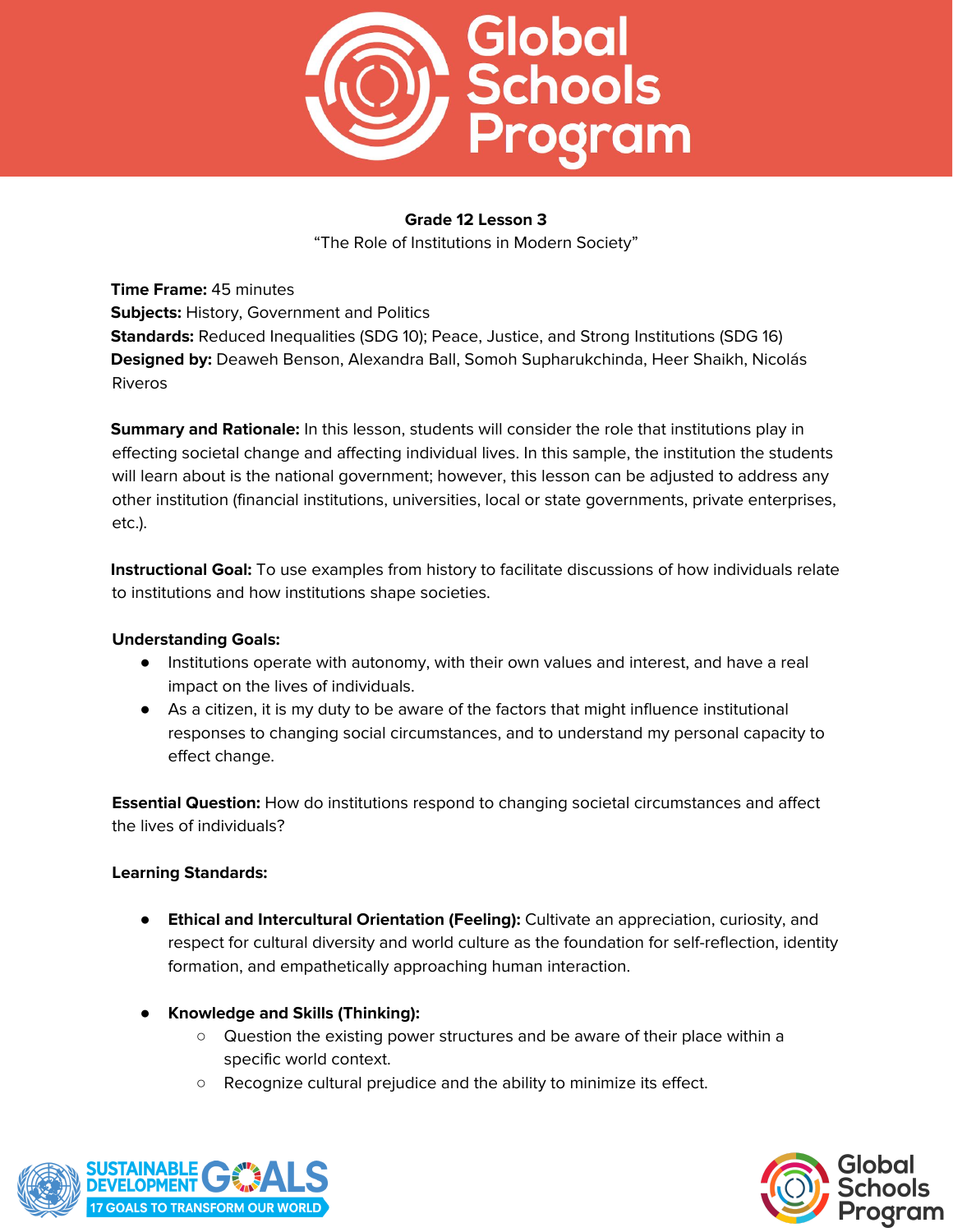

- Analyze and research solutions to problems from the perspectives of different roles, such as consumers, businesses, scientists, policymakers, researchers, retailers, media, and development cooperation agencies, among others.
- **● Agency and Empowerment (Acting):** Create empowered students to create change.

# **Student Learning Objectives (Students will be able to understand):**

- Institutions operate with autonomy, with their own values and interest, and have a real impact on the lives of individuals.
- These institutional responses may or may not align with the needs and wishes of the public, and it is up to individuals to be aware/skeptical of all institutional actions.

**Assessment:** While there is no formal assessment for this lesson, teachers should make sure that all individuals are participating in group discussion and help to produce a final response on how they would have responded differently.

#### **Sequence of Activities:**

- **● Part 1 (5 minutes):**
	- $\circ$  Teacher writes the definition of an institution on the board, and students each write down as many examples of institutions as they can think of.
	- Institution: A society or organization founded for a political, religious, educational, social, or similar purpose; an established organization having an important role in the life of a country.
- **Part 2 (5 minutes):** Teacher collects responses and writes all relevant answers on the board.
- **● Part 3 (10 minutes):**
	- Teacher gives a brief lecture on governmental response to a challenging moment in history. This can be any historical moment relevant to the school's given cultural context.
	- For this example, we have included resources related to the US Government's response to the Civil Rights Movement.
- **Part 4 (5 minutes):** Teacher leads discussion on what went well with the governmental response and what could have been better.



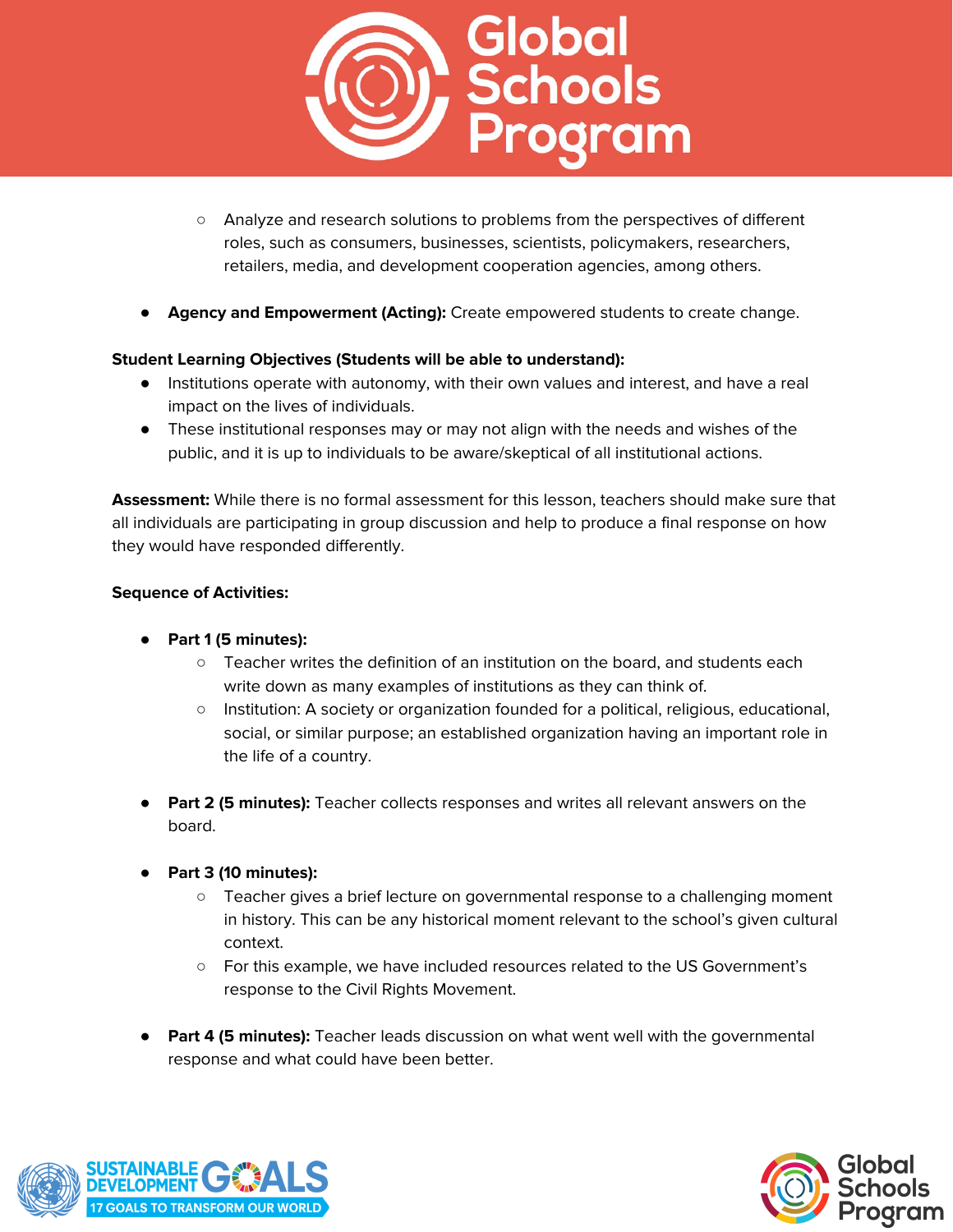

- **Part 5 (15 minutes):** Teacher facilitates small group sessions of students "rewriting history." Students work together to decide how they would approach the challenge differently.
- **Part 6 (5 minutes):** Each group shares what they decided.

#### **Resources for Teachers:**

- Lesson Plans for Civil Rights, White House: <http://tiny.cc/G12L3R1>
- Civil Rights (Ferguson): <http://tiny.cc/G12L3R2>
- Global Nonviolent Action Database: <http://tiny.cc/G12L3R3>



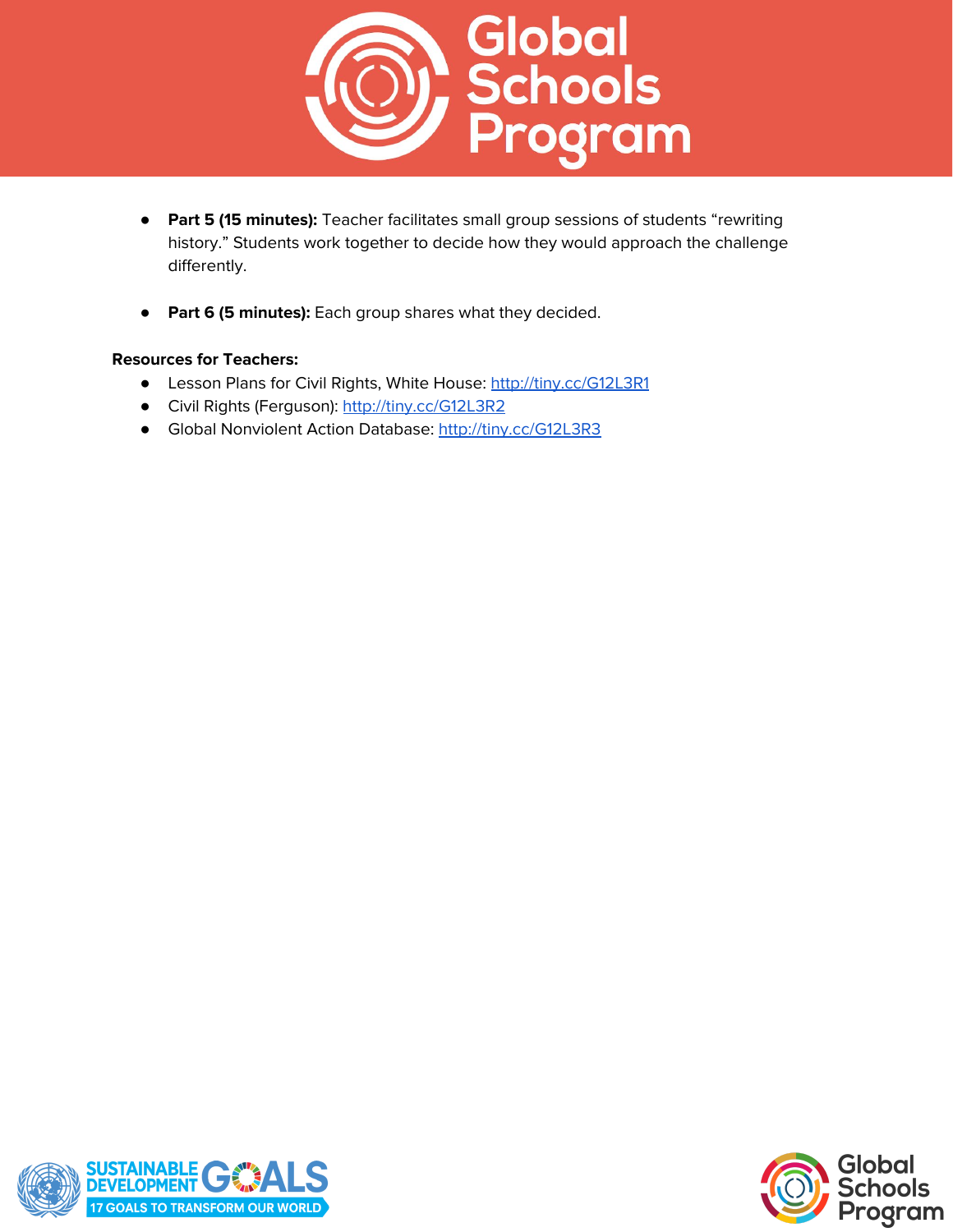

"Take, Make, Waste: A Sustainable Economic Paradigm"

**Time Frame:** 1-2 class periods **Subjects:** Economics, Social Studies, Entrepreneurship **Standards:** Responsible Consumption and Production (SDG 12) **Designed by:** Nicolás Riveros, Alexandra Ball, Deaweh Benson, Heer Shaikh, Somoh Supharukchinda

## **Summary and Rationale:**

- Students graduating from school will continue to make decisions as consumers and producers in an increasingly interconnected global economy throughout their lives.
- When thinking about a sustainable world for future generations and ourselves, considering the impact of the mainstream economic model of production and progress in the world is worthwhile.
- Currently, a considerable number of goods are disposed as waste after consumption. With continuously reduced product life cycles, the rate at which waste is being generated is increasing.
- This situation not only generates an efficiency problem (resources are being depleted faster and disposed without using them completely), but poses a major challenge for sustainability of life in the planet as a whole.
- Teachers are encouraged to redesign the lesson in whatever way better serves the context and particular characteristics of the students in their classes.

# **Instructional Goals:**

- To forge an ethical orientation towards the use of resources in the world.
- To understand our responsibility to preserve/conserve our planet for sustainability.

#### **Understanding Goals:**

- The key concept to learn from this lesson is the idea of a circular economy.
- The model of a circular economy is a proposal to help reshape production and consumption patterns in the world, aiming to reduce the amount of waste that is generated globally.
- Students will be invited to challenge some of the ideas that underlie the mainstream economic model of production/progress in the world.

#### **Essential Questions:**

● How do our patterns of consumption impact the world?



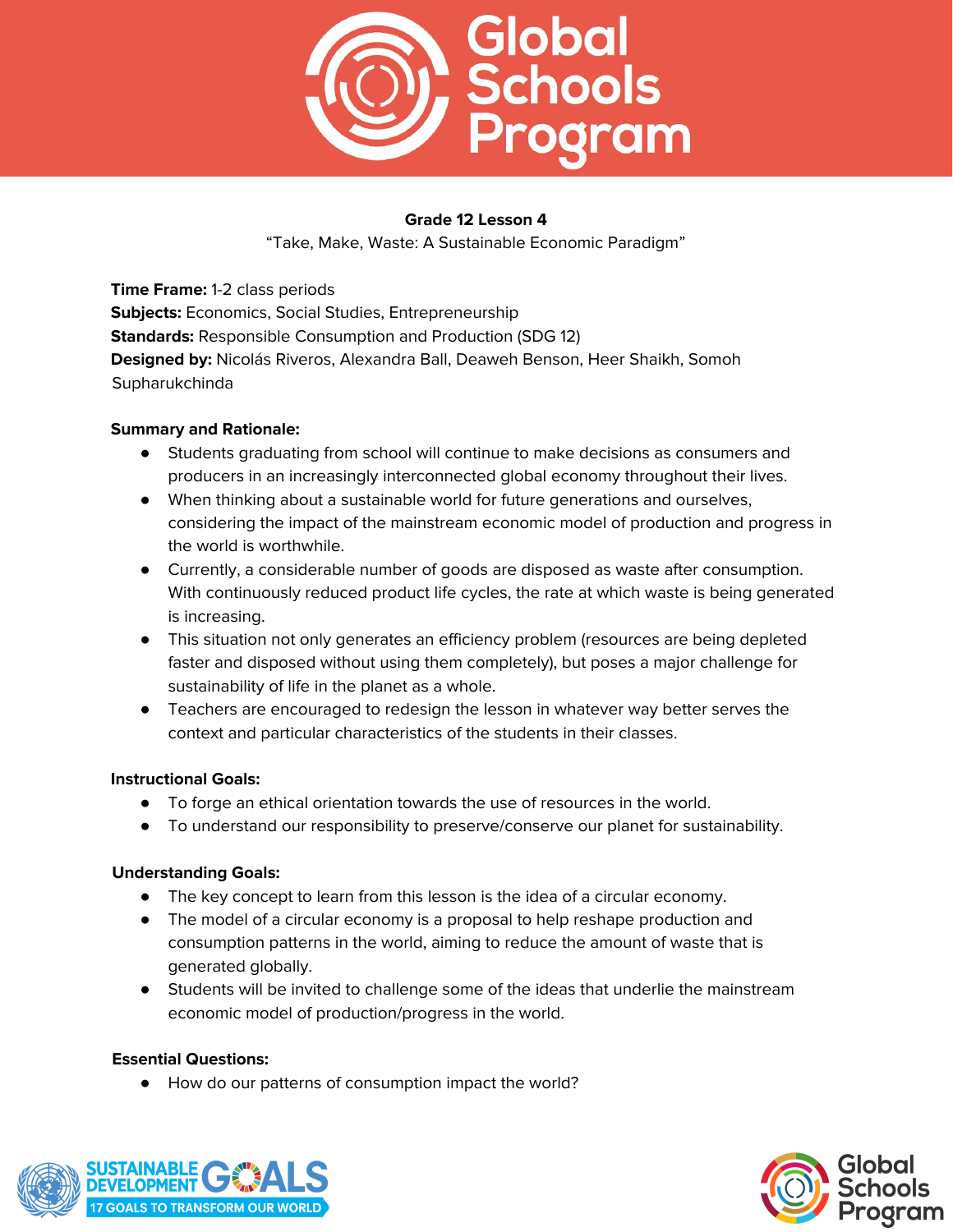

● What alternatives can we think of, design, and implement to change the current trends of the amount of waste generated in the world?

## **Student Learning Objectives (Students will be able to understand):**

- Current patterns of production and consumption pose a threat to the sustainability of life in the world.
- There are alternatives to reshape the economic model of production/progress, and we will explore just one of them.
- In their personal, professional, and civic lives, graduates will have the opportunity to bring about change to the economic model of production/progress, helping develop a more sustainable approach towards the use of resources in the world.

**Assessment:** The activity does not require a formal assessment, but teachers can provide feedback and formative evaluation to students considering:

- Engagement during the group activities;
- Participation in group discussions;
- Relevance of the ideas shared.
- The final product of the lesson (mosaic) can be assessed in terms of quality, breadth, and creativity.

**Sequence of Activities:** For this activity, students will work in small groups (4-6 students).

- **● Group Reflection (20 minutes):**
	- Prior to the session, students should complete or build a chart with information related to some goods they or their families might have owned/acquired in the past years (ideally including those bought before high school).
	- Additional useful information includes year of purchase or acquisition of the good. No information about prices or brands is needed.
	- The types of goods to be included in the chart are:
		- Mobile phones
		- Televisions
		- Radios or other music player devices.
	- In class, each student will share with their group the information gathered previous to the session. Together the group must calculate the total and average number of goods for each type of device that they or their families have used in the given time frame.
	- Considering the individual and final report numbers, students will engage in discussing the following questions:



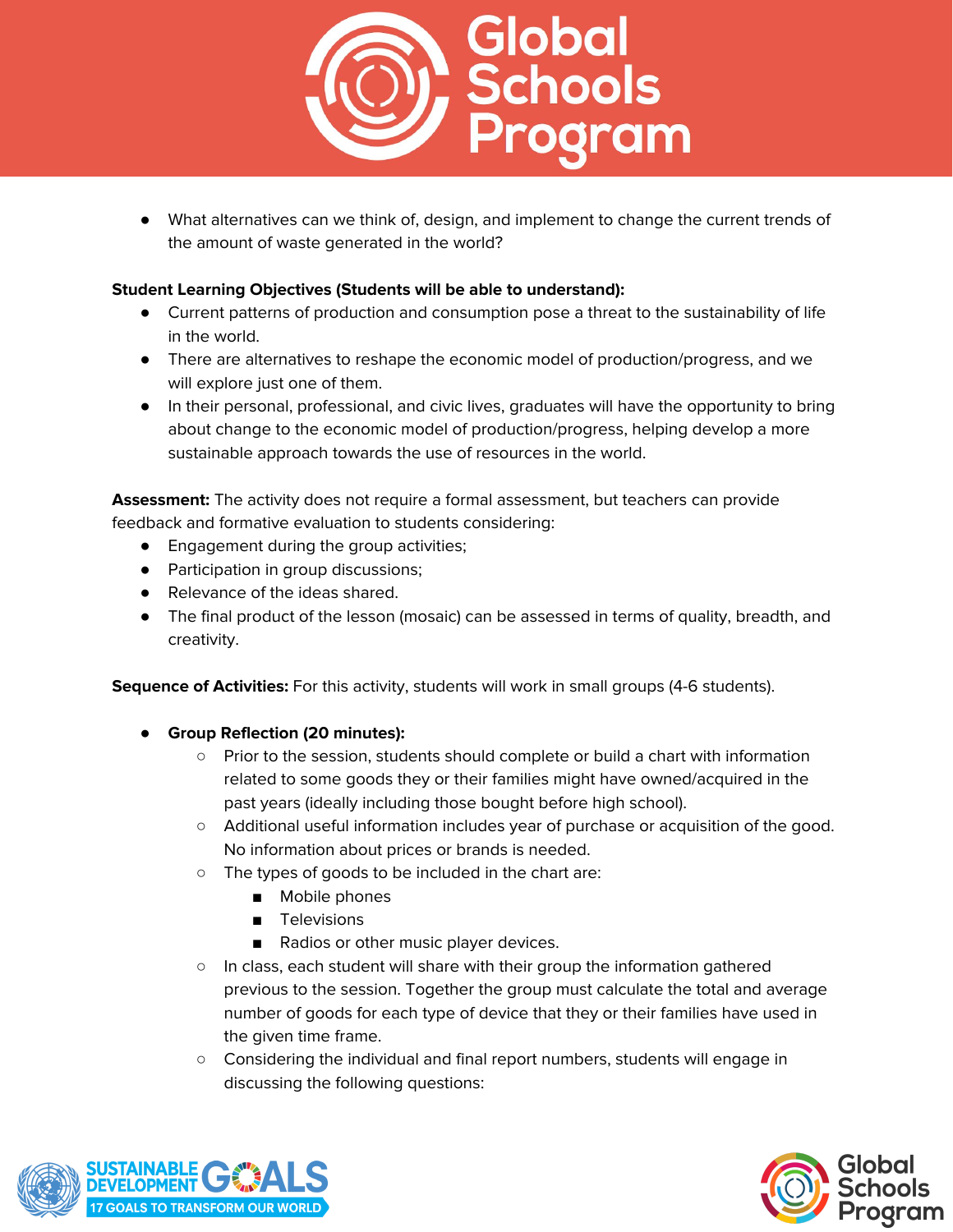

- What are the similarities or differences in the patterns of use/consumption of the reported goods?
- Are any of these goods being bought more frequently than others by us, our families, or the people we know?
- Are all these goods still under use by us or our families?
- What happens to the goods we no longer use?
- Where are they now?
- Do we keep them, sell them, dispose them?
- What happens to the disposed goods?
- Do we know if they are used again or if they are just regarded as waste?

## **● Exploring New Ideas and a Current Debate (15 minutes):**

- Watch together as whole class one of the following videos:
	- Can a Circular Economy Make Trash Obsolete?: <http://tiny.cc/G12L4R1>
	- The Circular Economy: http://tiny.cc/q12L4R2
	- Sustainability Through a Circular Economy: <http://tiny.cc/G12L4R3>
	- Re-thinking Progress (The Circular Economy): <http://tiny.cc/G12L4R4>
- Share reactions and comments on the video. Questions that might be asked in order to engage students in this section include:
	- What are the main characteristics of a linear/circular economy?
	- How can the ideas of the videos help us understand our answers to the first activity of the lesson?
	- What goods that we currently buy/use can be associated with each of these two types of economic production/progress?

#### **● A Mosaic of Ideas for the Future (25 minutes):**

- Students will work again in the same small groups from the beginning of the session. Together, they must agree on a set of ideas or proposals that will help them contribute to bring about change within the current patterns of consumption and production, and write them down.
- Questions that might help this activity are:
	- What can we do as consumers to reduce the impact of the products we buy on the sustainability of the planet?
	- What can we do as professionals (in our future jobs or occupations) to help reduce the amount of waste that is generated in the world?
	- What can we do as citizens to make sure that current and future generations are guaranteed life in a world with a clean and healthy environment?



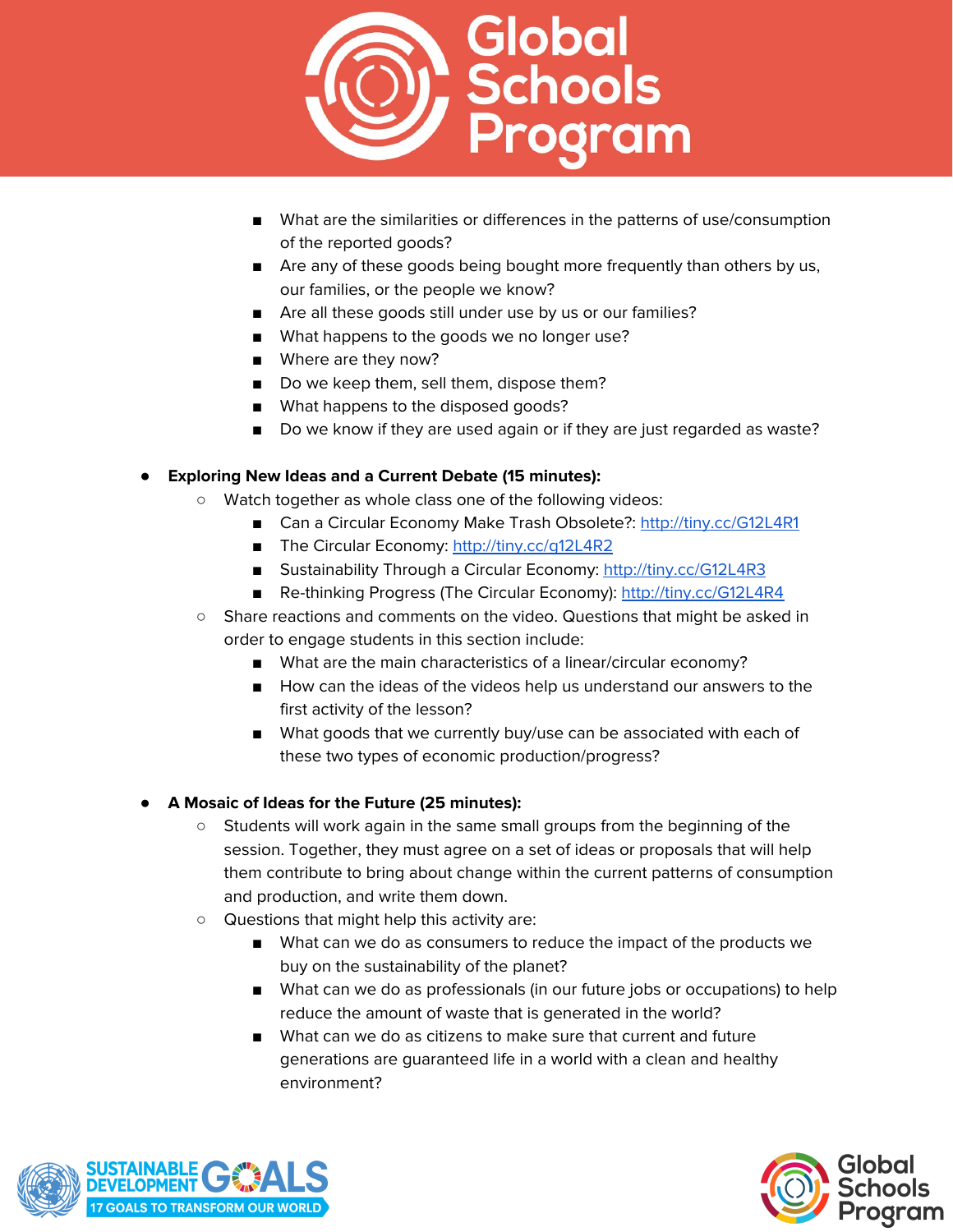

- Each group will share their proposals with the rest of the class and paste them on a wall or board. The teacher can help facilitate the work by trying to group similar ideas and proposals in the same space.
- To end the activity, the teacher can share some closing remarks and reflections. If possible, photos of the mosaic with ideas and proposals for change can be taken and shared through social media.

#### **Resources for Students:**

- Transitioning to a Circular Economy: <http://tiny.cc/G12L4R5>
- 5 Business Models that Utilize the Circular Economy: <http://tiny.cc/G12L4R6>
- 7 Examples of a Circular Economy: <http://tiny.cc/G12L4R7>

#### **Resources for Teachers:**

● Global Dimension of Responsible Consumption and Production: <http://tiny.cc/G12L4R8>



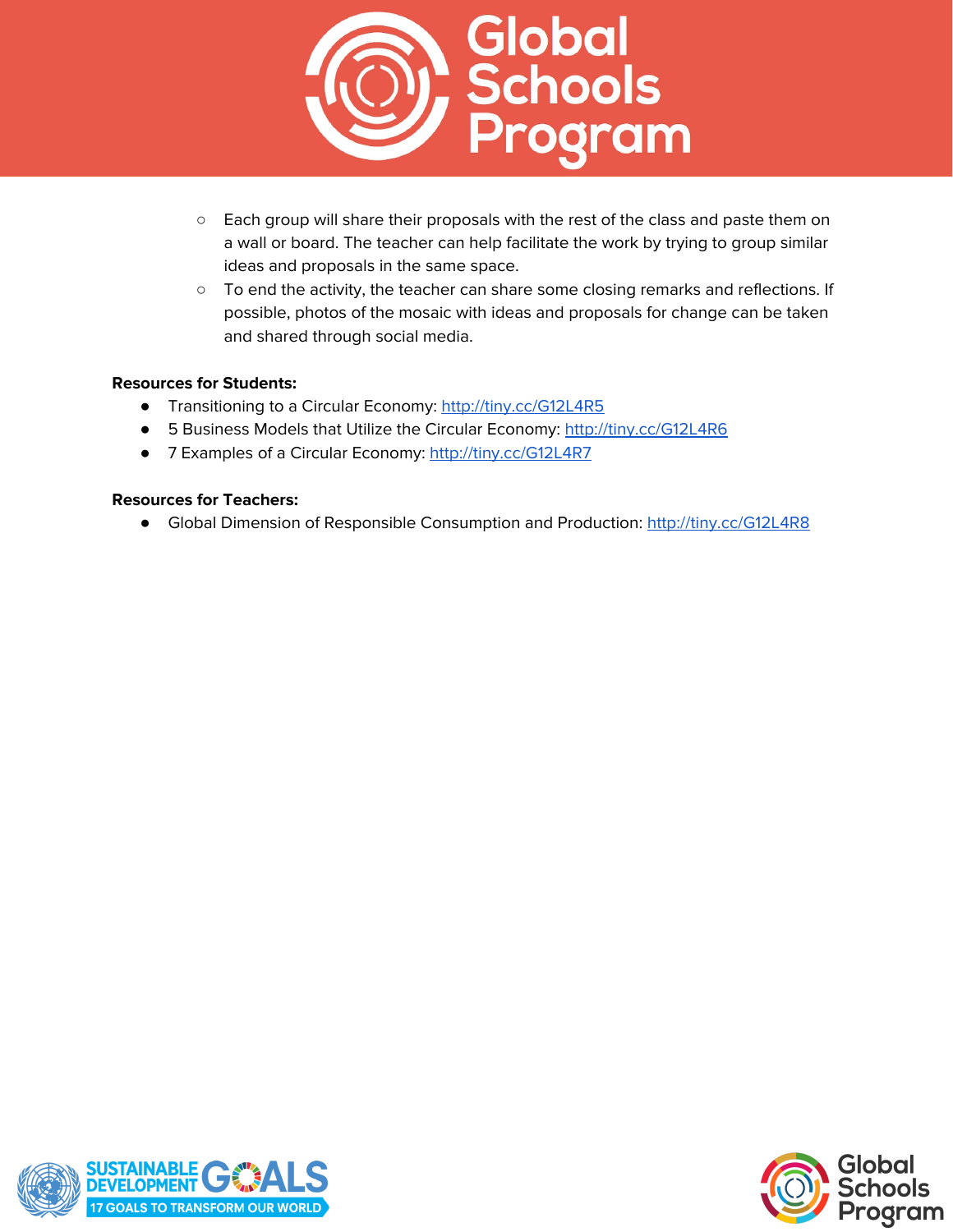

"Doing Good: Catalyzing Local Impact to Make the World a Better Place"

**Time Frame:** 45 minutes per session; 3-5 sessions **Subjects:** Current Affairs, Government & Politics, Technology, Entrepreneurship **Standards:** Reduced Inequalities (SDG 10); Peace, Justice, and Strong Institutions (SDG 16) **Designed by:** Heer Shaikh, Nicolás Riveros, Alexandra Ball, Deaweh Benson, Somoh Supharukchinda

## **Summary and Rationale:**

- Some of the most pressing socio-economic problems that the world is facing today, such as rising inequality, climate change and terrorism, to name a few, require the next generation to understand and tackle these issues from a multifaceted approach.
- It is therefore imperative that students graduating from school not only develop a deep understanding of the core issues that are fueling these crises, but are also equipped with the correct mindset and skill set to create localized solutions to these challenges.
- The first step is to help the students gain a deeper understanding of their own strengths, passion and skills, which would allow them to craft a concrete path towards solving the issues that they feel the strongest about.
	- $\circ$  It is also pertinent to instill in the students the realization that they cannot fix everything, and that progress in the real world is often defined by small, incremental steps towards a much larger goal that only comes to fruition in the long run.
	- Thus, the students should be encouraged to think about novel solutions for problems that their local communities face, and how to scale the impact of these solutions.
- Teachers are encouraged to redesign the lesson in whatever way better serves the context and particular characteristics of the students in their classes.

#### **Instructional Goals:**

- To use examples from current affairs, technology, and politics to gain a deeper understanding of the most pressing issues that the world is facing.
- To develop local solutions for these problems.

# **Understanding Goals:**

- The long-term solutions to the most pressing challenges that the world is currently facing need to be community-led, locally driven initiatives.
- These solutions holistically understand the underlying problems that the end users face, and ensure that the end result is a sustainable intervention.



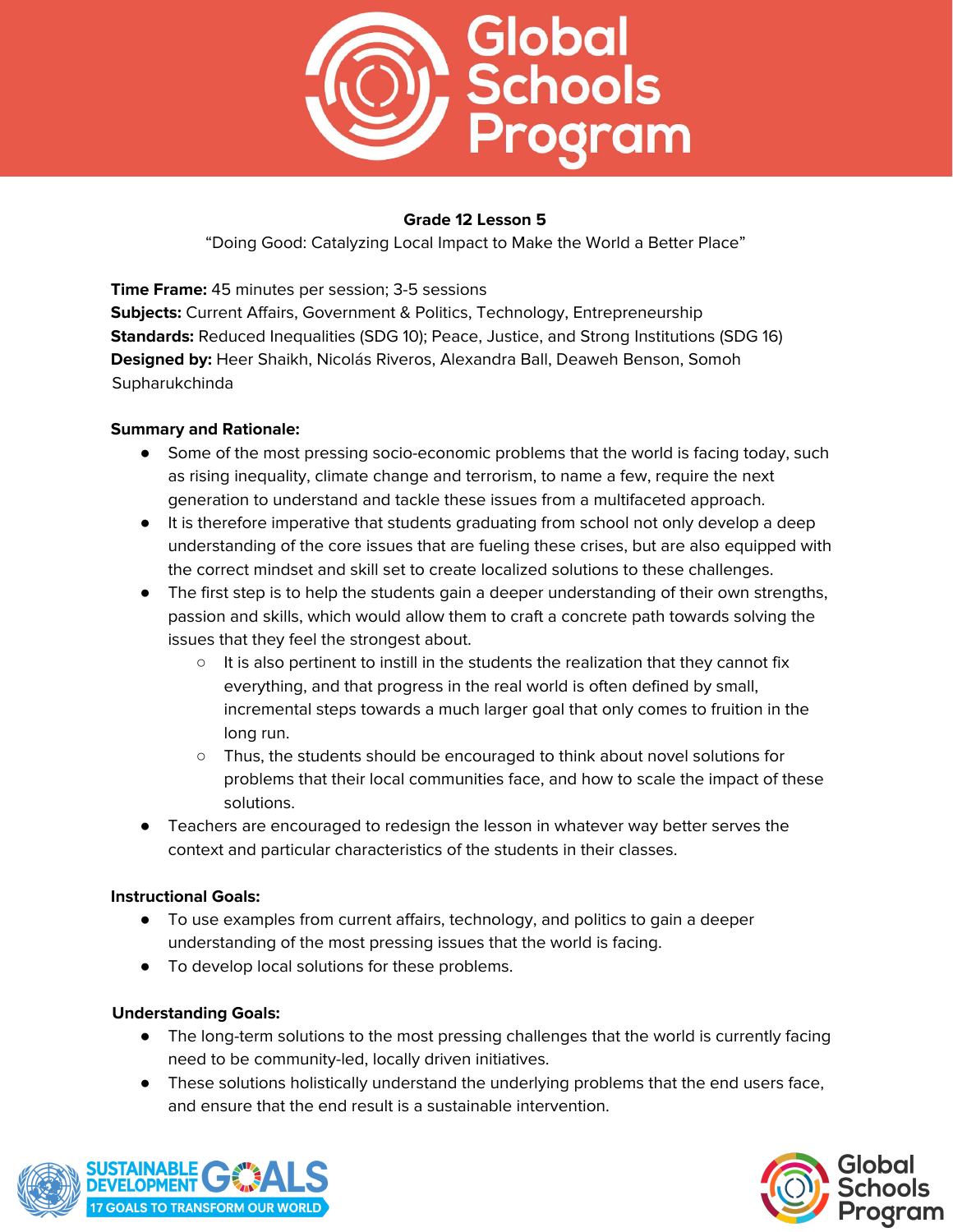

- Individuals have the ability to create long-lasting and positive change in their local communities.
	- However, cultivating change does not happen overnight, and is rather a long and arduous process.
- It is essential for future generations to have a deep understanding of their own strengths and weaknesses, and the causes that they are passionate about.
- By properly aligning their fortes with their interests, it is possible for youth to collaborate and build up sustainable solutions for the problems that their local communities face.

**Essential Question:** How can individuals create local solutions to tackle global problems?

#### **Learning Standards:**

- **● Ethical and Intercultural Orientation (Feeling):**
	- Cultivate a deep sense of compassion and empathy towards global and local crises and communities.
	- Understand the linkages between individuals, local communities, and global issues at large.
- **● Knowledge and Skills (Thinking):**
	- Understand the most pressing socio-economic issues that the world is facing, as well as the underlying reasons that cause these problems.
	- Recognize the unique skill set and mindset that needs to be cultivated for creating effective solutions to socio-economic challenges.
	- Analyze and research solutions to socio-economic problems from the perspectives of different stakeholders, such as end users, government, third-party beneficiaries, etc.
- **Agency and Empowerment (Acting):** Create empowered students to create local change which contribute to a larger, global context.

#### **Student Learning Objectives (Students will be able to understand):**

- The major headlining socio-economic problems that the world is facing in today's world are multi-faceted issues, whose underlying causes are often social, economic, and political in nature.
- Individuals have the ability to create long-lasting and positive change in their communities that contribute to a bigger picture.

**Assessment:** Students will be assessed on the following criteria: